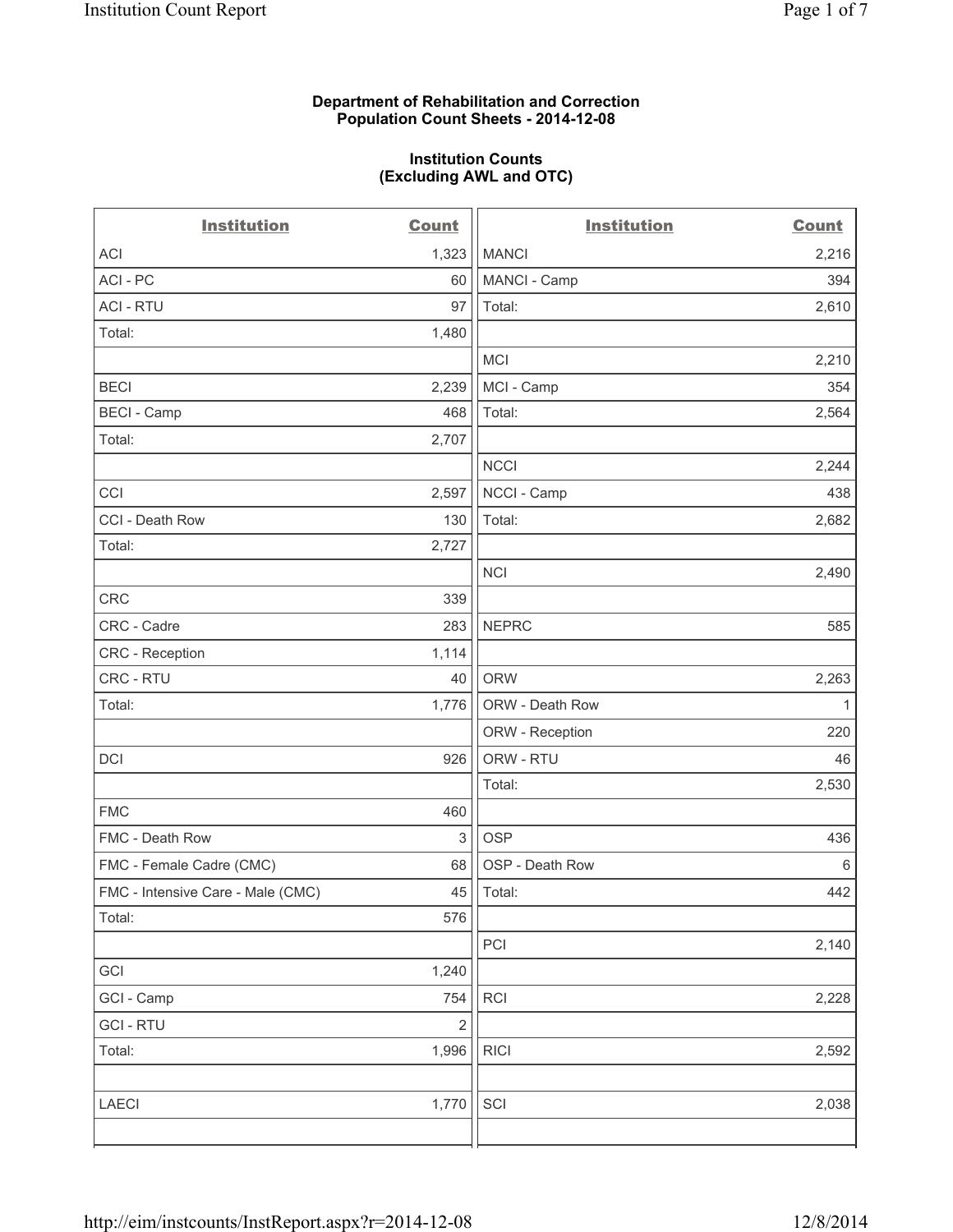| LECI                     | 1,969 | <b>SOCF</b>      |                          | 1,186  |
|--------------------------|-------|------------------|--------------------------|--------|
| LECI - Camp              | 172   | SOCF - RTU       |                          | 59     |
| Total:                   | 2,141 | Total:           |                          | 1,245  |
| LOCI                     | 2,279 | <b>TCI</b>       |                          | 1,072  |
|                          |       | TCI - Camp       |                          | 451    |
| LORCI                    | 249   | Total:           |                          | 1,523  |
| LORCI - Cadre            | 221   |                  |                          |        |
| <b>LORCI - Reception</b> | 1,167 | <b>TOCI</b>      |                          | 1,006  |
| Total:                   | 1,637 | <b>TOCI - PC</b> |                          | 107    |
|                          |       | Total:           |                          | 1,113  |
| <b>MACI</b>              | 1,157 |                  |                          |        |
| MACI - Minimum           | 1,432 | <b>WCI</b>       |                          | 1,288  |
| Total:                   | 2,589 | WCI - RTU        |                          | 100    |
|                          |       | Total:           |                          | 1,388  |
|                          |       |                  |                          |        |
|                          |       |                  | <b>Total Population:</b> | 50,774 |

\* The Total Population includes 38 Offenders with Reason Codes 30 & 31. \*\* The Total Population includes 32 Offenders with Reason Code 0A.

# **Male Population by Security Level (Include AWL and Exclude OTC)**

| <b>Security Level</b>  | <b>Body</b> | <b>AWL</b> | $(-OTC)$ | <b>Total</b> |
|------------------------|-------------|------------|----------|--------------|
| Total Level 5          | 118         |            |          | 118          |
| Total Level 4          | 1,813       | 22         | 19       | 1,816        |
| Total Level 3          | 11,460      | 138        | 87       | 11,511       |
| Total Level 2          | 17,302      | 240        | 172      | 17,370       |
| <b>Total Level 1</b>   | 15,731      | 212        | 109      | 15,834       |
| <b>Total Death Row</b> | 140         | 0          | 0        | 140          |
| <b>Total Male</b>      | 46,564      | 613        | 388      | 46,789       |

# **Female Population by Institution (Include AWL and Exclude OTC)**

| <b>Institution</b>       | <b>Body</b> | <b>AWL</b> | $(-OTC)$ | <b>Total</b> |
|--------------------------|-------------|------------|----------|--------------|
| <b>DCI</b>               | 926         | 10         | 4        | 932          |
| <b>FMC</b>               | 25          |            |          | 31           |
| FMC - Female Cadre (CMC) | 68          | 0          | 0        | 68           |
| <b>NEPRC</b>             | 585         | 19         | 3        | 601          |
| <b>ORW</b>               | 2,262       | 51         | 27       | 2,286        |
| <b>ORW - Death Row</b>   |             | 0          | 0        |              |
| ORW - Reception          | 220         |            | 0        | 220          |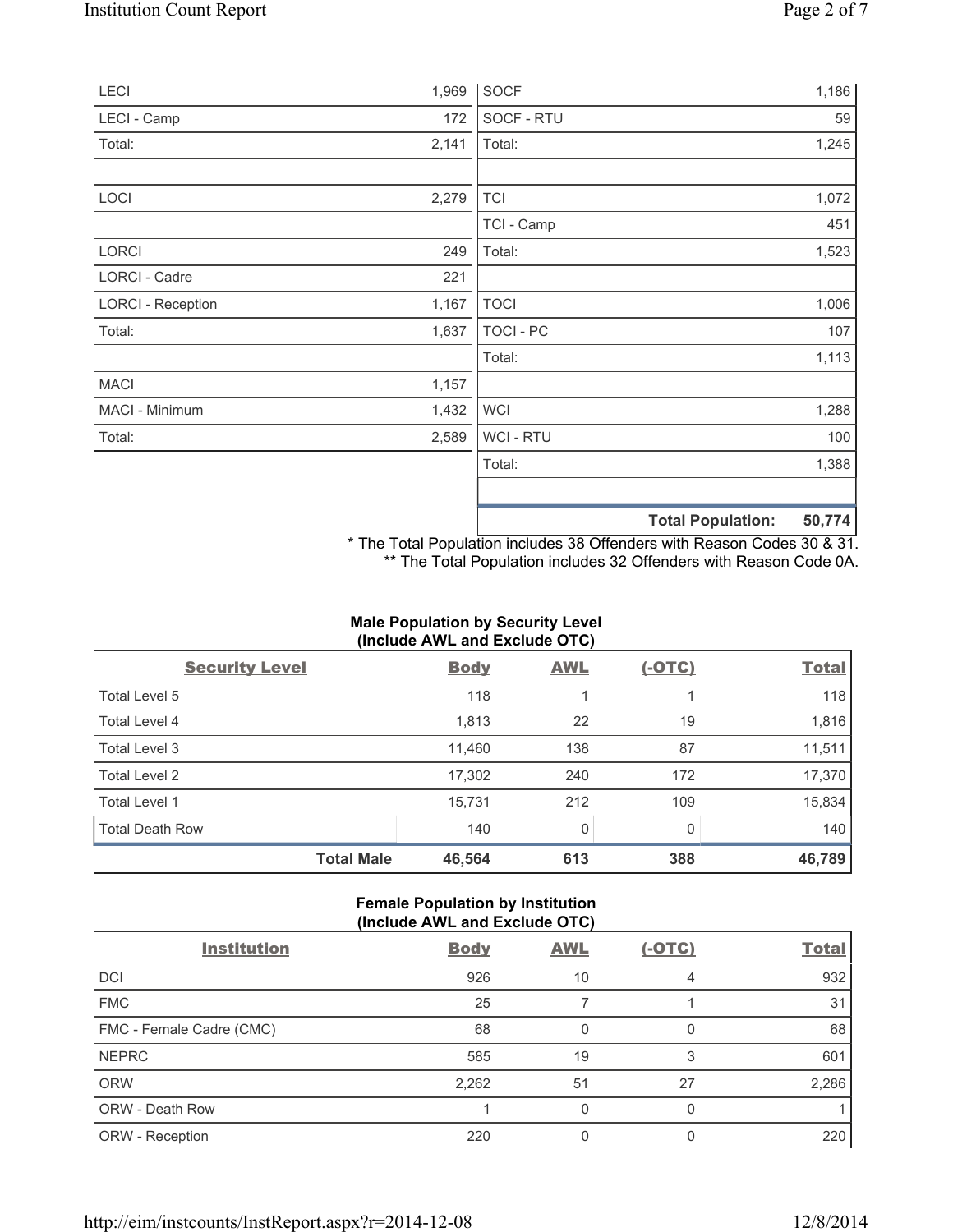| <b>ORW - RTU</b> |                          | 46     | U   |     | 46     |
|------------------|--------------------------|--------|-----|-----|--------|
|                  | <b>Total Female</b>      | 4.133  | 87  | 35  | 4,185  |
|                  |                          |        |     |     |        |
|                  | <b>Total Population:</b> | 50,697 | 700 | 423 | 50,974 |

## **Male Population by Institution: Security Level 5 (Include AWL and Exclude OTC)**

|             | <b>Institution</b>   | <b>Body</b> | <b>AWL</b> | $(-OTC)$ | <b>Total</b> |
|-------------|----------------------|-------------|------------|----------|--------------|
| <b>LECI</b> |                      |             |            |          |              |
| LORCI       |                      |             |            |          |              |
| <b>OSP</b>  |                      | 116         |            |          | 116          |
|             | <b>Total Level 5</b> | 118         |            |          | 118          |

## **Male Population by Institution: Security Level 4 (Include AWL and Exclude OTC)**

| <b>Institution</b>       |                      | <b>Body</b>    | <b>AWL</b>          | $(-OTC)$            | <b>Total</b>              |
|--------------------------|----------------------|----------------|---------------------|---------------------|---------------------------|
| <b>BECI</b>              |                      | 1              | 0                   | $\mathsf 0$         | 1                         |
| <b>CRC</b>               |                      | 14             | $\mathsf{O}\xspace$ | $\mathbf 0$         | 14                        |
| CRC - Cadre              |                      | 1              | $\mathsf{O}\xspace$ | $\mathsf{O}\xspace$ | 1                         |
| CRC - Reception          |                      | $\mathsf 3$    | $\mathsf{O}\xspace$ | $\mathsf 0$         | $\ensuremath{\mathsf{3}}$ |
| LECI                     |                      | $\overline{2}$ | $\mathsf{O}\xspace$ | $\mathsf{O}\xspace$ | $\sqrt{2}$                |
| LOCI                     |                      | 14             | 0                   | $\mathbf 0$         | 14                        |
| <b>LORCI</b>             |                      | $\overline{4}$ | $\overline{2}$      | $\mathbf{1}$        | $\,$ 5 $\,$               |
| <b>LORCI - Reception</b> |                      | 1              | $\mathbf{1}$        | $\mathsf 0$         | $\mathbf 2$               |
| <b>MANCI</b>             |                      | 12             | 0                   | $\mathsf{O}\xspace$ | 12                        |
| <b>MCI</b>               |                      | $6\,$          | $\mathsf{O}\xspace$ | $\mathbf 0$         | 6                         |
| <b>NCCI</b>              |                      | $\overline{4}$ | $\mathsf{O}\xspace$ | $\mathsf 0$         | 4                         |
| <b>OSP</b>               |                      | 312            | 4                   | $\overline{4}$      | 312                       |
| <b>RCI</b>               |                      | $\sqrt{5}$     | $\mathsf{O}\xspace$ | $\mathsf 0$         | 5                         |
| <b>SOCF</b>              |                      | 1,124          | 13                  | 13                  | 1,124                     |
| SOCF - RTU               |                      | 59             | $\mathsf{O}\xspace$ | $\mathsf 0$         | 59                        |
| <b>TCI</b>               |                      | $\overline{4}$ | $\mathsf 0$         | $\mathsf 0$         | 4                         |
| <b>TOCI</b>              |                      | 196            | $\mathbf 1$         | $\mathsf 0$         | 197                       |
| <b>TOCI - PC</b>         |                      | 40             | 0                   | $\mathsf 0$         | 40                        |
| <b>WCI</b>               |                      | 11             | $\mathbf{1}$        | $\mathbf{1}$        | 11                        |
|                          | <b>Total Level 4</b> | 1,813          | 22                  | 19                  | 1,816                     |

## **Male Population by Institution: Security Level 3 (Include AWL and Exclude OTC)**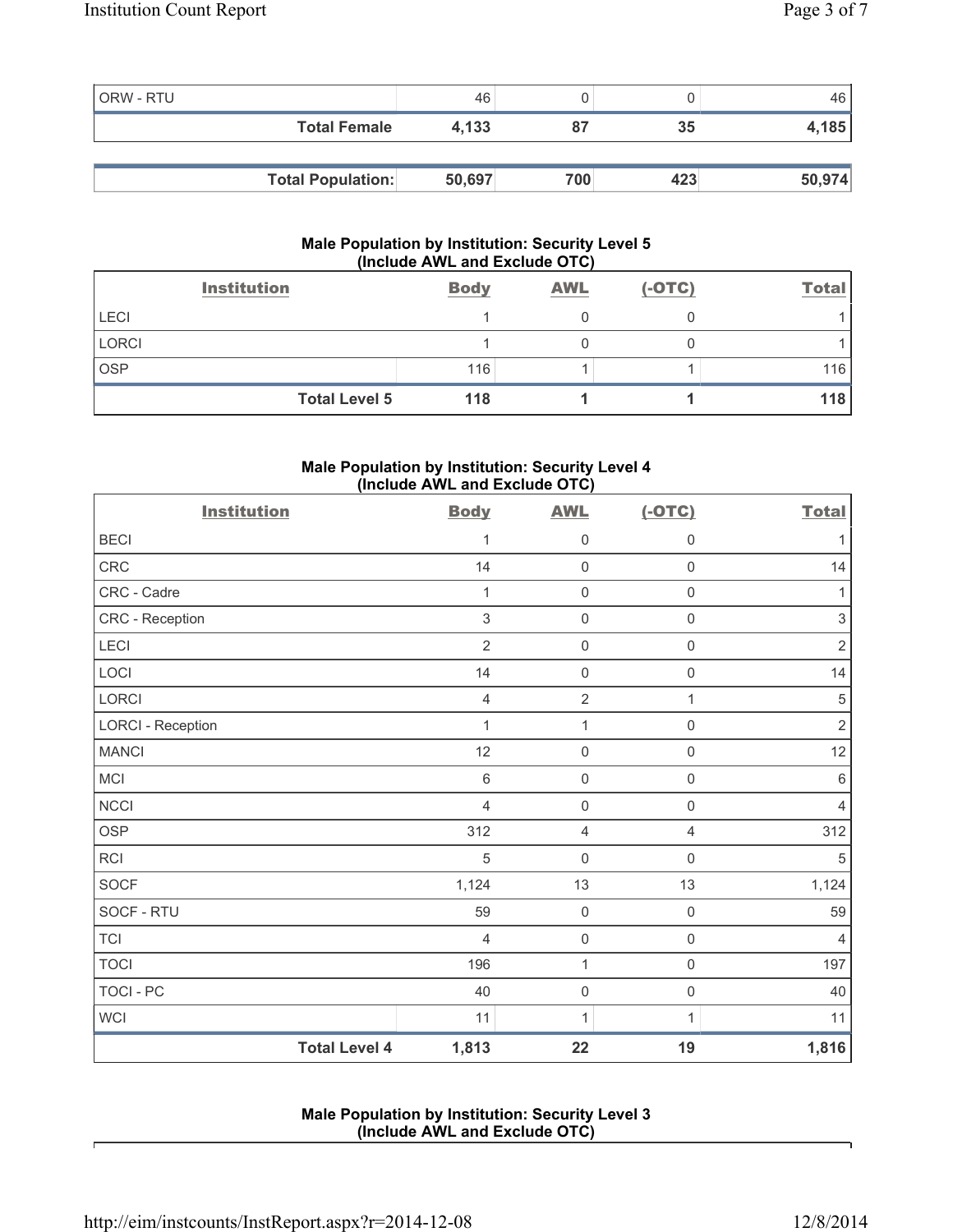| <b>Institution</b>                | <b>Body</b>      | <b>AWL</b>          | $(-OTC)$            | <b>Total</b>     |
|-----------------------------------|------------------|---------------------|---------------------|------------------|
| <b>ACI</b>                        | 15               | $\overline{2}$      | $\mathsf{O}\xspace$ | 17               |
| <b>BECI</b>                       | 11               | $\mathsf{O}\xspace$ | $\mathsf{O}\xspace$ | 11               |
| CCI                               | $\mathbf{1}$     | $\mathsf{O}\xspace$ | $\mathsf 0$         | $\mathbf{1}$     |
| CRC                               | 92               | $\mathbf 5$         | $\overline{4}$      | 93               |
| CRC - Cadre                       | 205              | $\mathsf{O}\xspace$ | $\mathsf 0$         | 205              |
| CRC - Reception                   | 742              | 13                  | 10                  | 745              |
| CRC - RTU                         | 16               | $\boldsymbol{0}$    | $\mathsf 0$         | 16               |
| <b>FMC</b>                        | $\overline{2}$   | $\mathsf{O}\xspace$ | $\mathsf 0$         | $\sqrt{2}$       |
| FMC - Intensive Care - Male (CMC) | $\,8\,$          | $\mathsf{O}\xspace$ | $\mathsf{O}\xspace$ | $\,8\,$          |
| GCI                               | $\overline{2}$   | $\mathsf{O}\xspace$ | $\mathsf 0$         | $\sqrt{2}$       |
| <b>LAECI</b>                      | $\sqrt{5}$       | $\mathsf{O}\xspace$ | $\mathsf{O}\xspace$ | $\sqrt{5}$       |
| LECI                              | 1,888            | 17                  | 16                  | 1,889            |
| <b>LORCI</b>                      | 82               | 24                  | 20                  | 86               |
| LORCI - Cadre                     | 202              | $\mathsf{O}\xspace$ | $\mathsf 0$         | 202              |
| LORCI - Reception                 | 652              | $\mathsf{O}\xspace$ | $\mathsf 0$         | 652              |
| <b>MACI</b>                       | 1                | $\mathsf{O}\xspace$ | $\mathsf{O}\xspace$ | $\mathbf{1}$     |
| <b>MANCI</b>                      | 2,177            | 20                  | 15                  | 2,182            |
| MCI                               | 13               | $\mathsf{O}\xspace$ | $\mathsf{O}\xspace$ | 13               |
| <b>NCCI</b>                       | $\overline{9}$   | $\mathsf{O}\xspace$ | $\mathsf 0$         | $\overline{9}$   |
| <b>NCI</b>                        | 10               | $\mathsf{O}\xspace$ | $\mathsf{O}\xspace$ | $10$             |
| PCI                               | 43               | $\mathbf 1$         | $\mathbf 0$         | 44               |
| RCI                               | 2,002            | 21                  | 14                  | 2,009            |
| <b>RICI</b>                       | $\boldsymbol{9}$ | $\mathbf{1}$        | $\mathbf{1}$        | $\boldsymbol{9}$ |
| SCI                               | $\overline{2}$   | $\mathsf{O}\xspace$ | $\mathsf 0$         | $\overline{2}$   |
| <b>SOCF</b>                       | 61               | $\mathbf 0$         | $\mathsf{O}\xspace$ | 61               |
| <b>TCI</b>                        | 1,006            | 26                  | 5                   | 1,027            |
| TCI - Camp                        | 1                | $\mathsf{O}\xspace$ | $\mathsf{O}\xspace$ | 1                |
| <b>TOCI</b>                       | 805              | $\mathbf 1$         | $\mathsf 0$         | 806              |
| <b>TOCI - PC</b>                  | 67               | $\mathsf{O}\xspace$ | $\mathsf{O}\xspace$ | 67               |
| <b>WCI</b>                        | 1,236            | $\overline{7}$      | $\sqrt{2}$          | 1,241            |
| WCI - RTU                         | 95               | $\pmb{0}$           | $\mathsf{O}\xspace$ | 95               |
| <b>Total Level 3</b>              | 11,460           | 138                 | 87                  | 11,511           |

## **Male Population by Institution: Security Level 2 (Include AWL and Exclude OTC)**

| <b>Institution</b> | <b>Body</b> | <b>AWL</b> | $(-OTC)$ | <b>Total</b> |
|--------------------|-------------|------------|----------|--------------|
| <b>ACI</b>         | 571         |            |          | 573          |
| ACI-PC             | 46          |            |          | 46           |
|                    |             |            |          |              |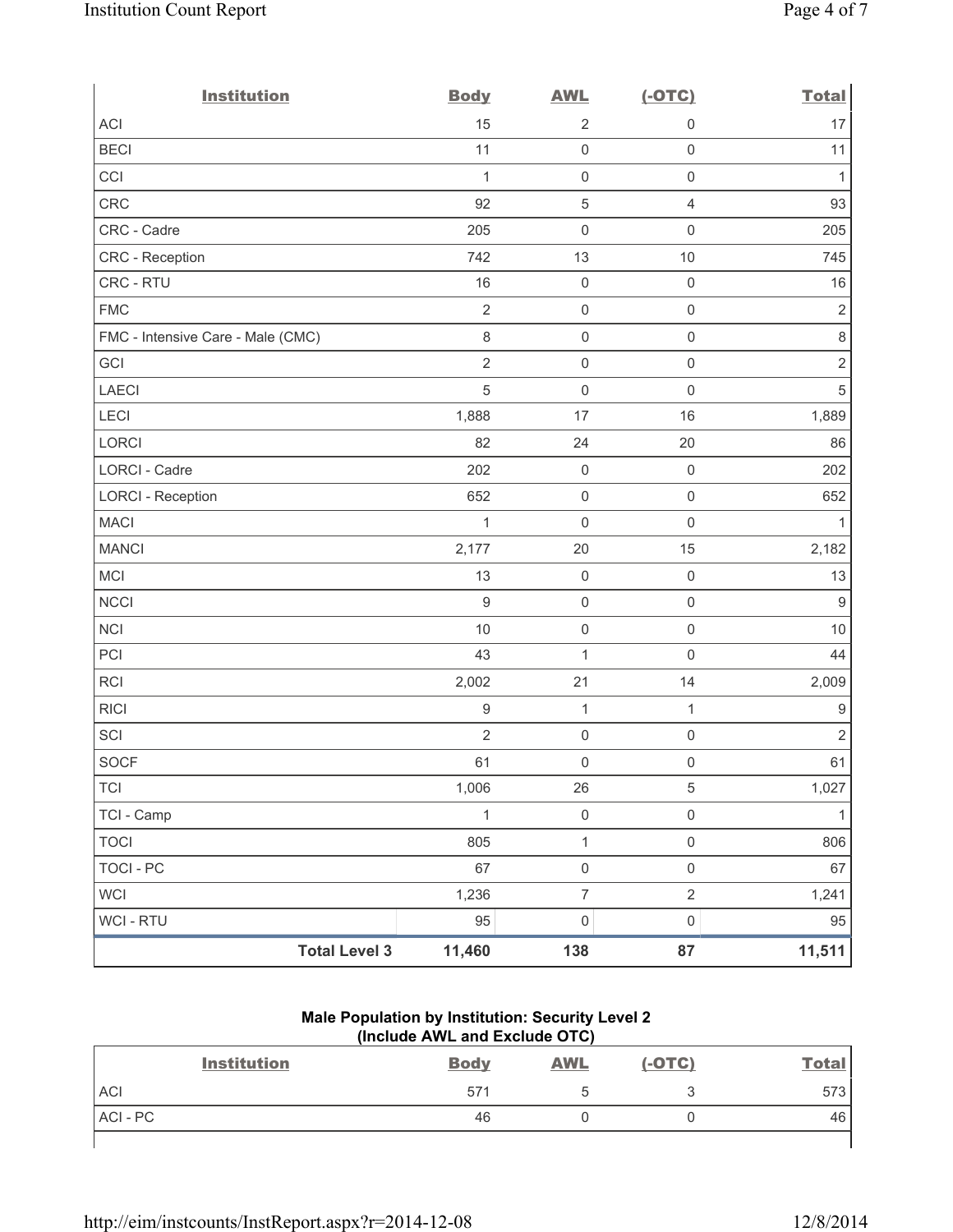| <b>ACI - RTU</b>                  | 60                  | $\mathsf{O}\xspace$       | $\mathbf 0$               | 60             |
|-----------------------------------|---------------------|---------------------------|---------------------------|----------------|
| <b>BECI</b>                       | 1,519               | 22                        | 19                        | 1,522          |
| CCI                               | 1,716               | 11                        | $\overline{7}$            | 1,720          |
| CRC                               | 104                 | $\,6\,$                   | $\overline{4}$            | 106            |
| CRC - Cadre                       | 66                  | $\mathsf{O}\xspace$       | $\mathsf 0$               | 66             |
| <b>CRC</b> - Reception            | 149                 | $\mathbf 1$               | 1                         | 149            |
| CRC - RTU                         | 23                  | $\mathsf{O}\xspace$       | $\mathsf 0$               | 23             |
| CRC - Youth                       | $\mathsf{O}\xspace$ | $\ensuremath{\mathsf{3}}$ | $\ensuremath{\mathsf{3}}$ | $\mathbf 0$    |
| <b>FMC</b>                        | $\overline{7}$      | $\mathsf 0$               | $\mathsf 0$               | $\overline{7}$ |
| FMC - Intensive Care - Male (CMC) | 24                  | $\mathsf 0$               | $\mathbf 0$               | 24             |
| GCI                               | 765                 | $\,6\,$                   | $\sqrt{5}$                | 766            |
| <b>GCI-RTU</b>                    | $\overline{2}$      | $\mathsf{O}\xspace$       | $\mathsf 0$               | $\overline{2}$ |
| <b>LAECI</b>                      | 1,089               | 16                        | 13                        | 1,092          |
| LECI                              | 65                  | $\mathsf{O}\xspace$       | $\mathsf 0$               | 65             |
| LOCI                              | 1,102               | 11                        | $\overline{7}$            | 1,106          |
| LORCI                             | 97                  | 26                        | 20                        | 103            |
| LORCI - Cadre                     | 14                  | $\mathsf{O}\xspace$       | $\mathsf 0$               | 14             |
| <b>LORCI - Reception</b>          | 368                 | 4                         | $\overline{4}$            | 368            |
| <b>MACI</b>                       | 1,156               | $\sqrt{5}$                | $\overline{4}$            | 1,157          |
| <b>MANCI</b>                      | $\overline{7}$      | $\mathbf 0$               | $\mathsf{O}\xspace$       | $\overline{7}$ |
| <b>MCI</b>                        | 1,669               | 25                        | 19                        | 1,675          |
| MCI - Camp                        | 1                   | $\mathsf 0$               | $\mathsf{O}\xspace$       | 1              |
| <b>NCCI</b>                       | 1,640               | 27                        | 20                        | 1,647          |
| NCCI - Camp                       | 14                  | $\mathsf{O}\xspace$       | $\mathsf 0$               | 14             |
| <b>NCI</b>                        | 1,678               | 30                        | 24                        | 1,684          |
| PCI                               | 816                 | 11                        | $\overline{2}$            | 825            |
| <b>RCI</b>                        | 221                 | $\ensuremath{\mathsf{3}}$ | 1                         | 223            |
| <b>RICI</b>                       | 1,216               | 15                        | $\mathsf g$               | 1,222          |
| SCI                               | 1,030               | 12                        | $\overline{7}$            | 1,035          |
| <b>TCI</b>                        | 18                  | $\mathbf 1$               | $\mathsf 0$               | 19             |
| <b>TOCI</b>                       | $\overline{4}$      | $\mathsf 0$               | $\mathsf{O}\xspace$       | $\overline{4}$ |
| <b>WCI</b>                        | 41                  | $\mathsf{O}\xspace$       | $\mathsf 0$               | 41             |
| <b>WCI - RTU</b>                  | $\overline{4}$      | $\mathsf{O}\xspace$       | $\mathsf{O}\xspace$       | 4              |
| <b>Total Level 2</b>              | 17,302              | 240                       | 172                       | 17,370         |

#### **Male Population by Institution: Security Level 1 (Include AWL and Exclude OTC)**

| <b>Institution</b> | <b>Body</b> | <b>AWL</b> | $(-OTC)$ | <b>Total</b> |
|--------------------|-------------|------------|----------|--------------|
| <b>ACI</b>         | 737         |            |          | 743          |
| ACI-PC             | 14          |            |          | 14           |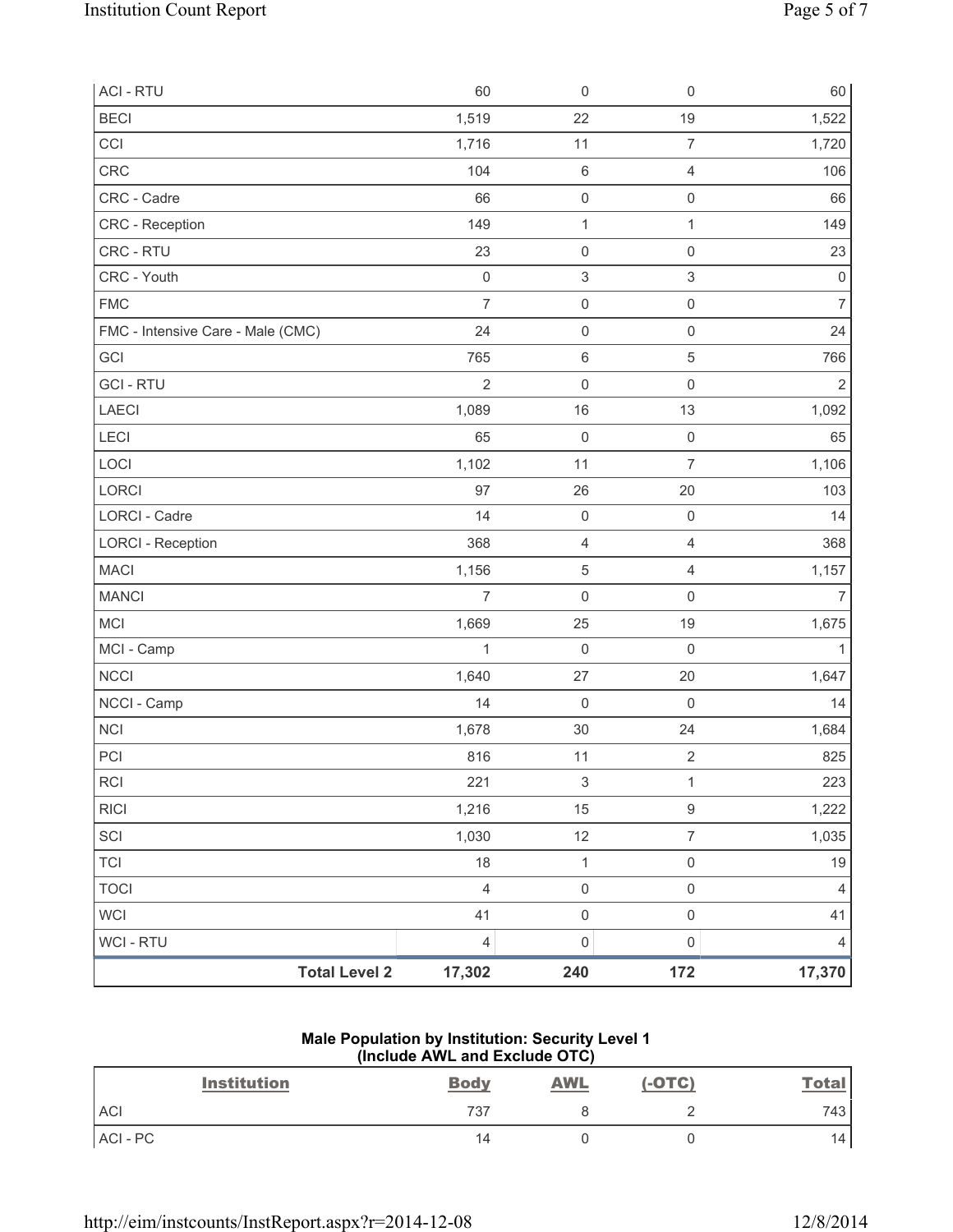| <b>ACI - RTU</b>                  | 37             | $\mathsf 0$         | $\mathsf{O}\xspace$ | 37         |
|-----------------------------------|----------------|---------------------|---------------------|------------|
| <b>BECI</b>                       | 707            | 20                  | 6                   | 721        |
| <b>BECI</b> - Camp                | 467            | $\mathbf 0$         | $\mathsf{O}\xspace$ | 467        |
| CCI                               | 880            | $\,$ 3 $\,$         | $\mathbf{1}$        | 882        |
| <b>CRC</b>                        | 62             | $\overline{2}$      | $\overline{2}$      | 62         |
| CRC - Cadre                       | 11             | $\mathbf 0$         | $\mathsf{O}\xspace$ | 11         |
| <b>CRC</b> - Reception            | 217            | $\,6\,$             | $\,$ 5 $\,$         | 218        |
| CRC - RTU                         | 1              | $\mathbf 0$         | $\mathsf 0$         | 1          |
| <b>FMC</b>                        | 426            | $\overline{4}$      | $\mathbf{1}$        | 429        |
| FMC - Intensive Care - Male (CMC) | 13             | $\mathsf 0$         | $\mathsf{O}\xspace$ | 13         |
| GCI                               | 473            | $\,8\,$             | $\overline{4}$      | 477        |
| GCI - Camp                        | 754            | $\mathbf 0$         | $\mathsf 0$         | 754        |
| <b>LAECI</b>                      | 676            | 11                  | 8                   | 679        |
| LECI                              | 13             | $\mathbf 2$         | $\mathbf{1}$        | 14         |
| LECI - Camp                       | 172            | $\mathsf{O}\xspace$ | $\mathsf{O}\xspace$ | 172        |
| LOCI                              | 1,163          | $\hbox{9}$          | 5                   | 1,167      |
| <b>LORCI</b>                      | 65             | 14                  | 13                  | 66         |
| LORCI - Cadre                     | 5              | $\mathsf{O}\xspace$ | $\mathsf{O}\xspace$ | $\sqrt{5}$ |
| <b>LORCI - Reception</b>          | 145            | $\mathbf 0$         | $\mathsf{O}\xspace$ | 145        |
| MACI - Minimum                    | 1,432          | 21                  | 14                  | 1,439      |
| <b>MANCI</b>                      | 20             | $\boldsymbol{9}$    | 5                   | 24         |
| MANCI - Camp                      | 394            | $\overline{2}$      | $\overline{2}$      | 394        |
| MCI                               | 522            | $\boldsymbol{7}$    | $\overline{2}$      | 527        |
| MCI - Camp                        | 353            | 1                   | 1                   | 353        |
| <b>NCCI</b>                       | 591            | 18                  | 6                   | 603        |
| NCCI - Camp                       | 424            | $\mathbf 0$         | 0                   | 424        |
| <b>NCI</b>                        | 802            | 7                   | 4                   | 805        |
| <b>OSP</b>                        | $\overline{7}$ | $\mathsf{O}\xspace$ | $\mathsf{O}\xspace$ | 7          |
| PCI                               | 1,281          | 22                  | $\overline{7}$      | 1,296      |
| <b>RICI</b>                       | 1,367          | 14                  | 8                   | 1,373      |
| SCI                               | 1,006          | 14                  | 9                   | 1,011      |
| <b>TCI</b>                        | 44             | $10$                | $\mathsf 3$         | 51         |
| TCI - Camp                        | 450            | $\mathsf 0$         | $\mathsf{O}\xspace$ | 450        |
| <b>Total Level 1</b>              | 15,731         | 212                 | 109                 | 15,834     |

# **High Offender ID's**

| Correctional Reception Center:   | A711461 |
|----------------------------------|---------|
| Lorain Correctional Institution: | A711209 |
|                                  |         |